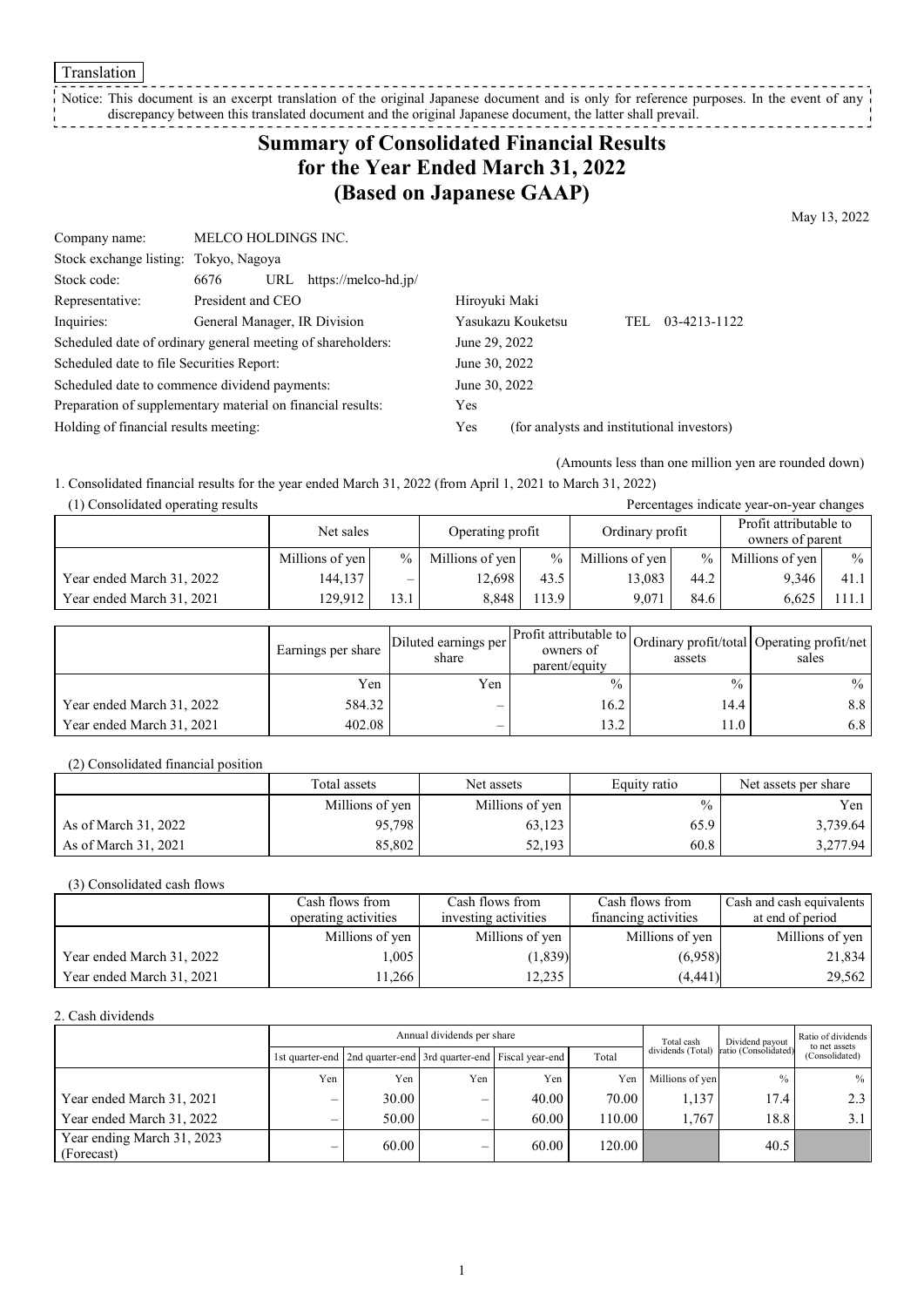3. Forecast of consolidated financial results for the year ending March 31, 2023 (from April 1, 2022 to March 31, 2023)

| Percentages indicate year-on-year changes |                 |     |                     |        |                     |        |                                            |               |                    |
|-------------------------------------------|-----------------|-----|---------------------|--------|---------------------|--------|--------------------------------------------|---------------|--------------------|
|                                           | Net sales       |     | Operating profit    |        | Ordinary profit     |        | Profit attributable to<br>owners of parent |               | Earnings per share |
|                                           | Millions of yen |     | $%$ Millions of yen |        | $%$ Millions of yen |        | $%$ Millions of yen                        | $\frac{0}{0}$ | Yen                |
| Full year                                 | 150.000         | 4.1 | 6.500               | (48.8) | 7,000               | (46.5) | 5,000                                      | (46.5)        | 296.32             |

No

#### 4. Notes

(1) Changes in significant subsidiaries during the year ended March 31, 2022

(changes in specified subsidiaries resulting in the change in scope of consolidation):

(2) Changes in accounting policies, changes in accounting estimates, and restatement of prior period financial statements Changes in accounting policies due to revisions to accounting standards and other regulations: Yes Changes in accounting policies due to other reasons: No Changes in accounting estimates: No Restatement of prior period financial statements: No

### (3) Number of issued shares (common shares)

Total number of issued shares at the end of the period (including treasury shares)

| As of March 31, 2022                               |  |  | 17,937,873 shares   As of March 31, 2021      |  | 22,237,873 shares |  |  |  |  |
|----------------------------------------------------|--|--|-----------------------------------------------|--|-------------------|--|--|--|--|
| Number of treasury shares at the end of the period |  |  |                                               |  |                   |  |  |  |  |
| As of March 31, 2022                               |  |  | 1,064,359 shares   As of March 31, 2021       |  | 6,322,195 shares  |  |  |  |  |
| Average number of shares during the period         |  |  |                                               |  |                   |  |  |  |  |
| Year ended March 31, 2022                          |  |  | 15,996,338 shares   Year ended March 31, 2021 |  | 16,477,122 shares |  |  |  |  |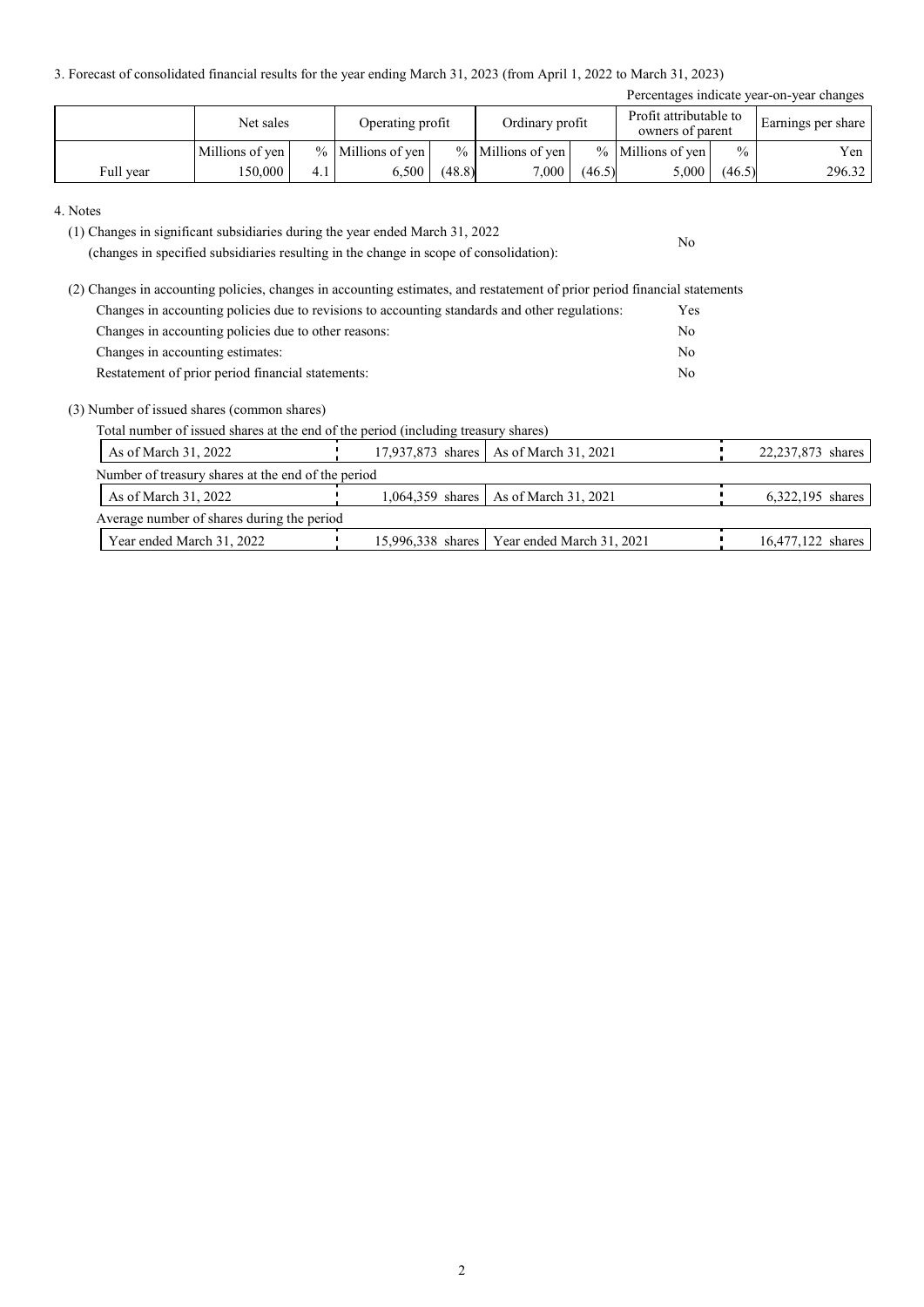# **Consolidated financial statements**

**Consolidated balance sheets**

|                                        |                      | (Millions of yen)    |
|----------------------------------------|----------------------|----------------------|
|                                        | As of March 31, 2021 | As of March 31, 2022 |
| Assets                                 |                      |                      |
| Current assets                         |                      |                      |
| Cash and deposits                      | 29,663               | 21,834               |
| Notes and accounts receivable - trade  | 14,578               |                      |
| Notes receivable - trade               |                      | 53                   |
| Accounts receivable - trade            |                      | 15,877               |
| Securities                             | 6,687                | 6,687                |
| Merchandise and finished goods         | 10,836               | 15,848               |
| Raw materials and supplies             | 2,953                | 5,963                |
| Consumption taxes refund receivable    | 349                  | 1,151                |
| Other                                  | 2,696                | 2,312                |
| Allowance for doubtful accounts        | (6)                  | (6)                  |
| Total current assets                   | 67,759               | 69,722               |
| Non-current assets                     |                      |                      |
| Property, plant and equipment          |                      |                      |
| Buildings and structures               | 16,835               | 16,899               |
| Accumulated depreciation               | (12, 827)            | (13,060)             |
| Buildings and structures, net          | 4,007                | 3,838                |
| Machinery, equipment and vehicles      | 17,997               | 18,316               |
| Accumulated depreciation               | (13,978)             | (14, 673)            |
| Machinery, equipment and vehicles, net | 4,019                | 3,643                |
| Tools, furniture and fixtures          | 3,716                | 3,783                |
| Accumulated depreciation               | (3, 183)             | (3,268)              |
| Tools, furniture and fixtures, net     | 533                  | 515                  |
| Land                                   | 3,012                | 2,992                |
| Construction in progress               | 31                   | 43                   |
| Total property, plant and equipment    | 11,604               | 11,033               |
| Intangible assets                      |                      |                      |
| Goodwill                               | 109                  |                      |
| Other                                  | 808                  | 2,012                |
| Total intangible assets                | 917                  | 2,012                |
| Investments and other assets           |                      |                      |
| Investment securities                  | 3,228                | 10,662               |
| Deferred tax assets                    | 1,511                | 1,602                |
| Other                                  | 801                  | 884                  |
| Allowance for doubtful accounts        | (21)                 | (118)                |
| Total investments and other assets     | 5,520                | 13,030               |
| Total non-current assets               | 18,042               | 26,075               |
| Total assets                           | 85,802               | 95,798               |
|                                        |                      |                      |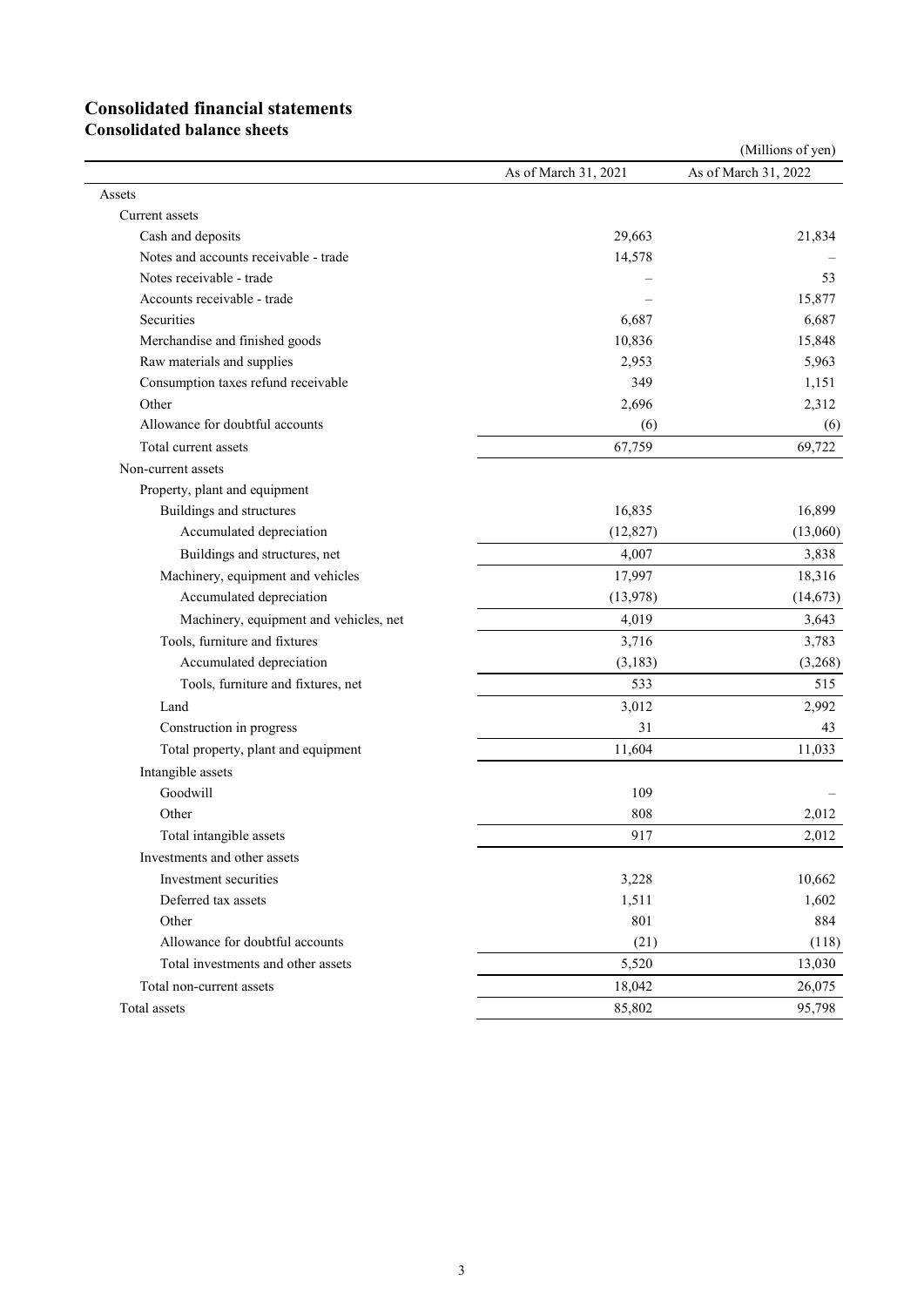|                                                            |                      | (Millions of yen)    |
|------------------------------------------------------------|----------------------|----------------------|
|                                                            | As of March 31, 2021 | As of March 31, 2022 |
| Liabilities                                                |                      |                      |
| Current liabilities                                        |                      |                      |
| Notes and accounts payable - trade                         | 14,364               | 13,466               |
| Electronically recorded obligations - operating            | 397                  | 807                  |
| Current portion of long-term borrowings                    | 899                  | 861                  |
| Accrued expenses                                           | 3,031                | 3,142                |
| Income taxes payable                                       | 2,101                | 1,507                |
| Accounts payable - other                                   | 3,525                | 3,820                |
| Unearned revenue                                           | 2,981                |                      |
| Contract liabilities                                       |                      | 4,078                |
| Provision for bonuses for directors (and other officers)   | 38                   | 26                   |
| Provision for product warranties                           | 85                   | 79                   |
| Other                                                      | 1,735                | 1,826                |
| Total current liabilities                                  | 29,160               | 29,618               |
| Non-current liabilities                                    |                      |                      |
| Long-term borrowings                                       | 961                  | 99                   |
| Deferred tax liabilities                                   | 45                   | 67                   |
| Retirement benefit liability                               | 2,390                | 2,305                |
| Provision for retirement benefits for directors (and other |                      |                      |
| officers)                                                  | 191                  | 237                  |
| Provison for recycles                                      | 143                  | 141                  |
| Other                                                      | 716                  | 203                  |
| Total non-current liabilities                              | 4,449                | 3,056                |
| Total liabilities                                          | 33,609               | 32,674               |
| Net assets                                                 |                      |                      |
| Shareholders' equity                                       |                      |                      |
| Share capital                                              | 1,000                | 1,000                |
| Capital surplus                                            | 4,404                | 250                  |
| Retained earnings                                          | 65,117               | 64,898               |
| Treasury shares                                            | (18, 735)            | (3,486)              |
| Total shareholders' equity                                 | 51,786               | 62,662               |
| Accumulated other comprehensive income                     |                      |                      |
| Valuation difference on available-for-sale securities      | 765                  | 605                  |
| Deferred gains or losses on hedges                         | 176                  | 243                  |
| Foreign currency translation adjustment                    | (187)                | (110)                |
| Remeasurements of defined benefit plans                    | (370)                | (299)                |
| Total accumulated other comprehensive income               | 383                  | 438                  |
| Share acquisition rights                                   | 22                   | 22                   |
| Total net assets                                           | 52,193               | 63,123               |
| Total liabilities and net assets                           | 85,802               | 95,798               |
|                                                            |                      |                      |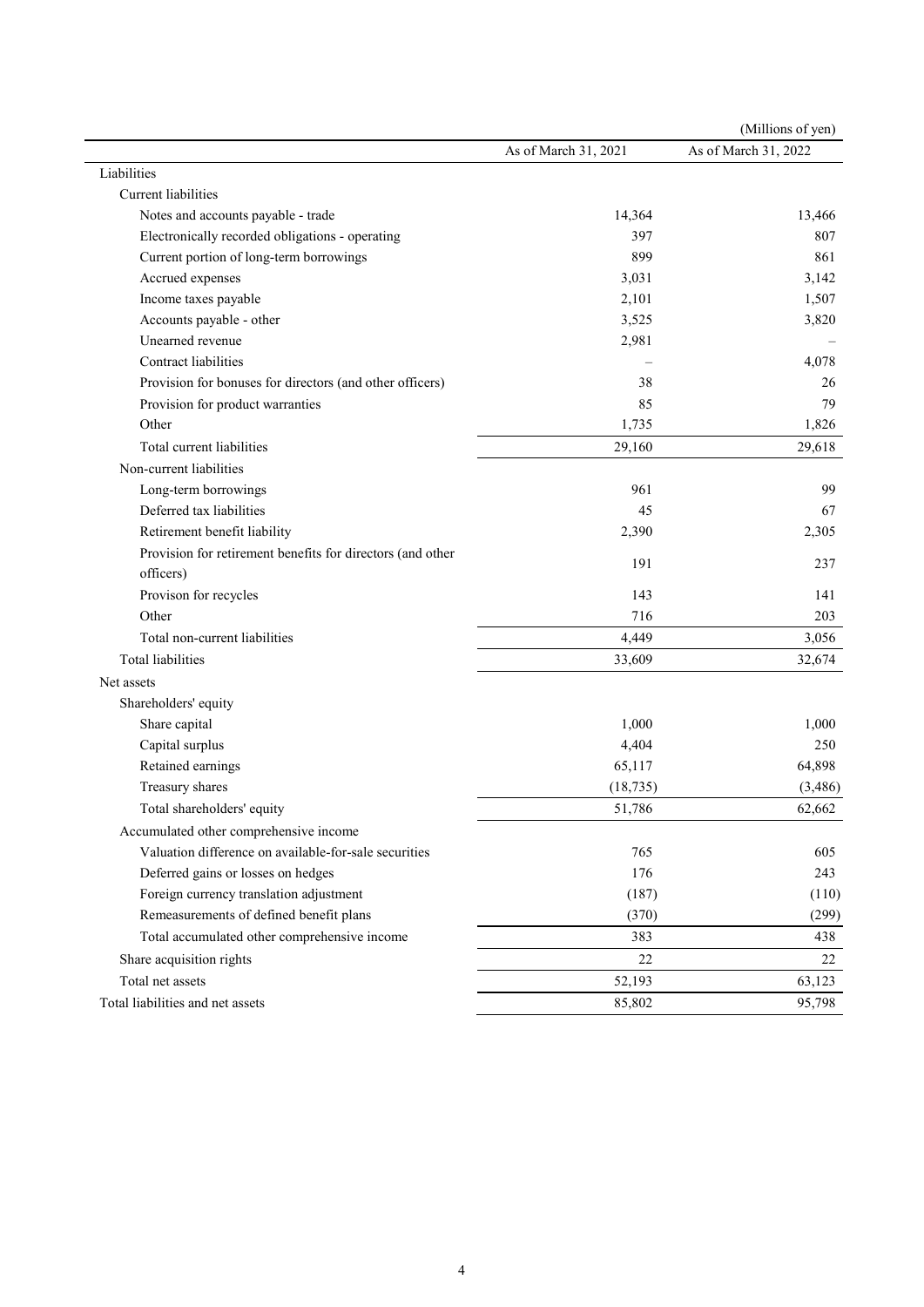## **Consolidated statements of income and consolidated statements of comprehensive income Consolidated statements of income**

|                                                               |                   | (Millions of yen) |
|---------------------------------------------------------------|-------------------|-------------------|
|                                                               | Fiscal year ended | Fiscal year ended |
|                                                               | March 31, 2021    | March 31, 2022    |
| Net sales                                                     | 129,912           | 144,137           |
| Cost of sales                                                 | 94,537            | 100,219           |
| Gross profit                                                  | 35,374            | 43,918            |
| Selling, general and administrative expenses                  | 26,526            | 31,220            |
| Operating profit                                              | 8,848             | 12,698            |
| Non-operating income                                          |                   |                   |
| Interest income                                               | $\mathbf{0}$      | $\theta$          |
| Dividend income                                               | 262               | 245               |
| Share of profit of entities accounted for using equity method |                   | 38                |
| Royalty income                                                |                   | 150               |
| Subsidy income                                                |                   | 149               |
| Other                                                         | 131               | 272               |
| Total non-operating income                                    | 393               | 856               |
| Non-operating expenses                                        |                   |                   |
| Interest expenses                                             | 13                | 7                 |
| Foreign exchange losses                                       | 85                | 190               |
| Share of loss of entities accounted for using equity method   | 27                |                   |
| Commission expenses                                           | 6                 | 75                |
| Depreciation                                                  | 2                 | 7                 |
| Provision of allowance for doubtful accounts                  |                   | 98                |
| Other                                                         | 35                | 90                |
| Total non-operating expenses                                  | 170               | 470               |
| Ordinary profit                                               | 9,071             | 13,083            |
| Extraordinary income                                          |                   |                   |
| Gain on liquidation of subsidiaries and associates            | 13                |                   |
| Total extraordinary income                                    | 13                |                   |
| <b>Extraordinary losses</b>                                   |                   |                   |
| Loss on retirement of non-current assets                      | 76                | 47                |
| Loss on sale of investment securities                         | 153               |                   |
| Total extraordinary losses                                    | 229               | 47                |
| Profit before income taxes                                    | 8.855             | 13,036            |
| Income taxes - current                                        | 3,032             | 3,751             |
| Income taxes - deferred                                       | (802)             | (62)              |
| Total income taxes                                            | 2,230             | 3,689             |
| Profit                                                        | 6,625             | 9,346             |
| Profit attributable to owners of parent                       | 6,625             | 9,346             |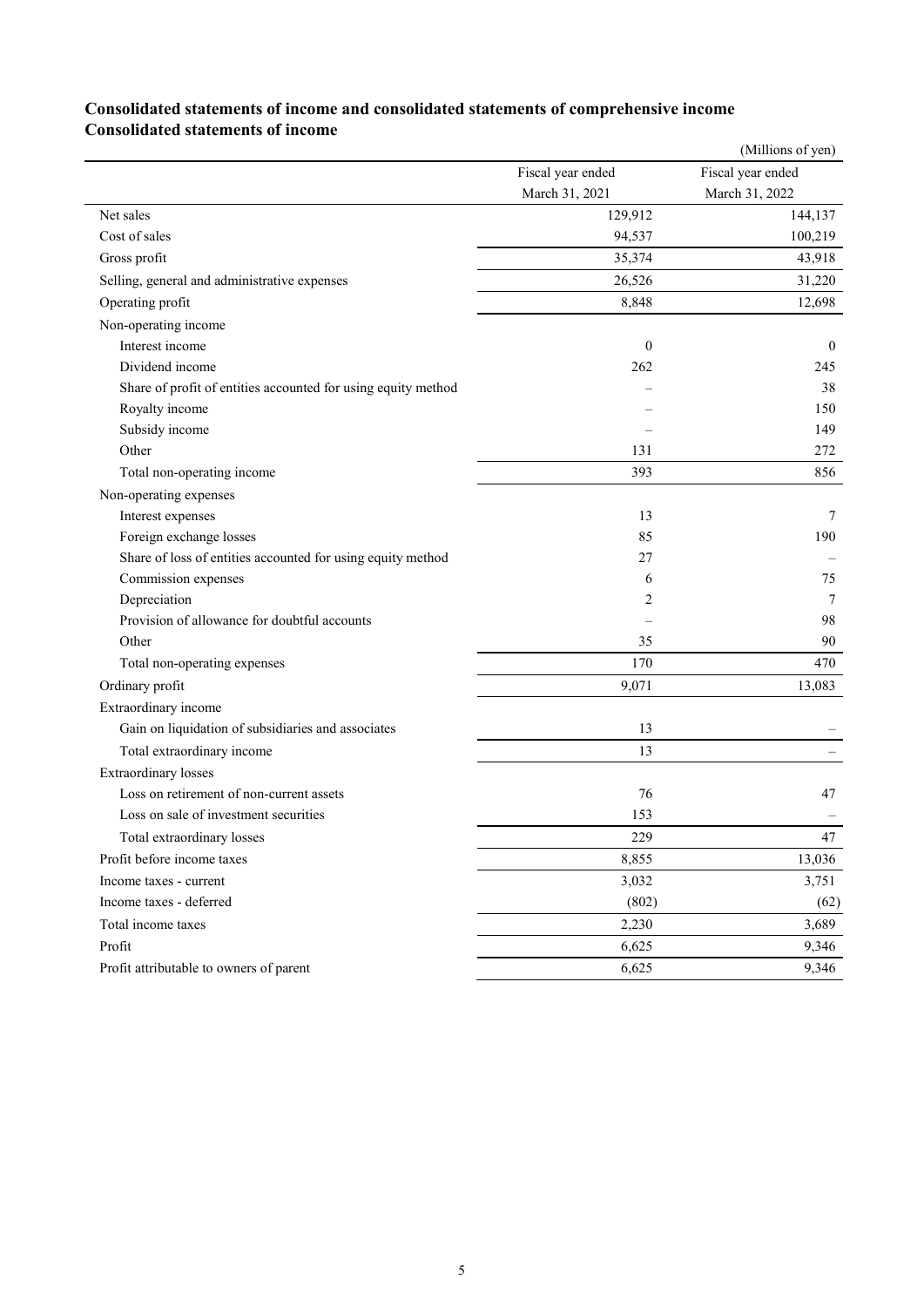# **Consolidated statements of comprehensive income**

|                                                           |                   | (Millions of yen) |
|-----------------------------------------------------------|-------------------|-------------------|
|                                                           | Fiscal year ended | Fiscal year ended |
|                                                           | March 31, 2021    | March 31, 2022    |
| Profit                                                    | 6,625             | 9,346             |
| Other comprehensive income                                |                   |                   |
| Valuation difference on available-for-sale securities     | 709               | (157)             |
| Deferred gains or losses on hedges                        | 166               | 67                |
| Foreign currency translation adjustment                   | 52                | 53                |
| Remeasurements of defined benefit plans, net of tax       | (79)              | 75                |
| Share of other comprehensive income of entities accounted |                   | 16                |
| for using equity method                                   |                   |                   |
| Total other comprehensive income                          | 849               | 54                |
| Comprehensive income                                      | 7,474             | 9,401             |
| Comprehensive income attributable to                      |                   |                   |
| Comprehensive income attributable to owners of parent     | 7,474             | 9,401             |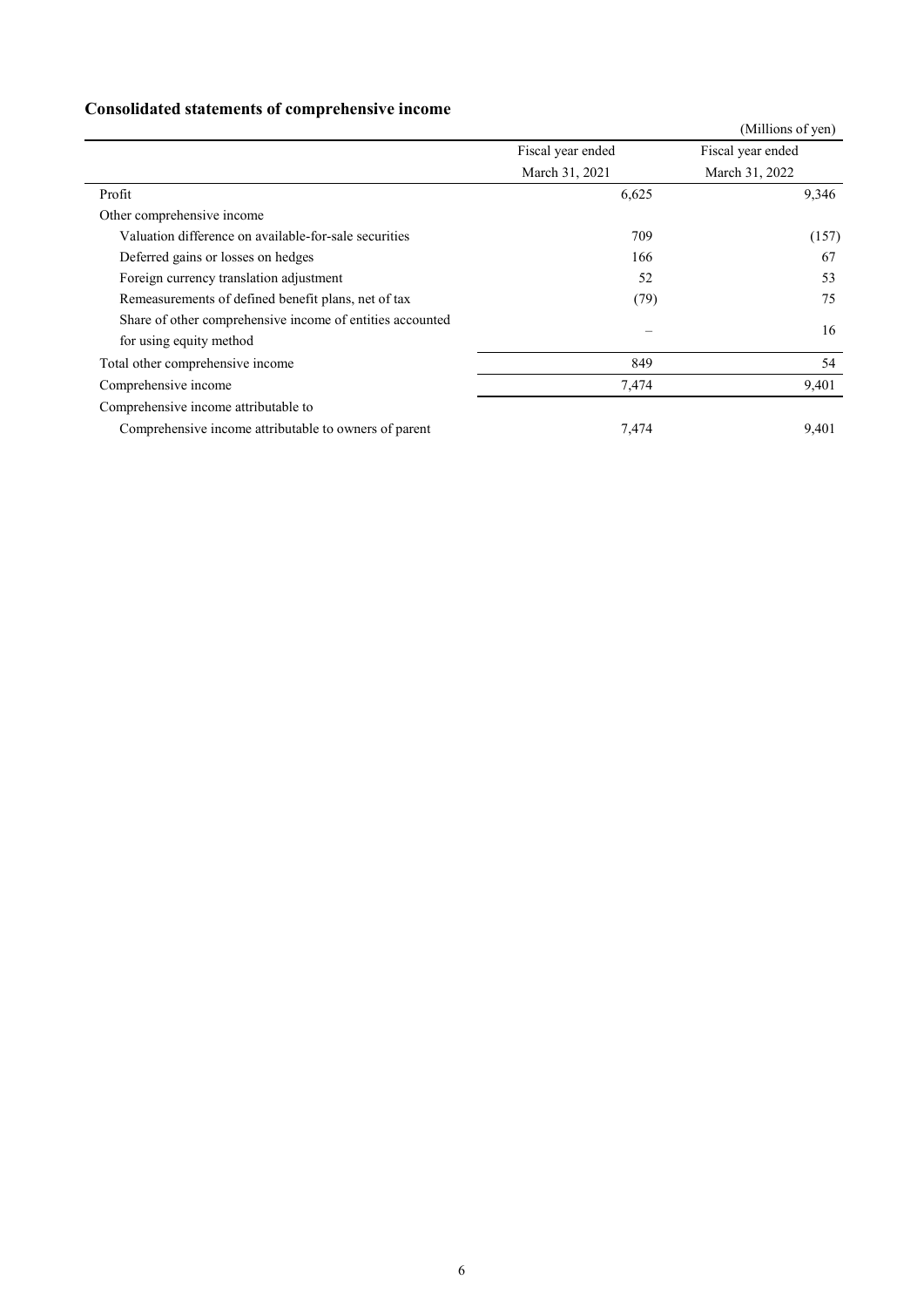### **Consolidated statements of changes in equity**

Fiscal year ended March 31, 2021

|                                                            |                      |                 |                   |                 | (Millions of yen)             |  |  |
|------------------------------------------------------------|----------------------|-----------------|-------------------|-----------------|-------------------------------|--|--|
|                                                            | Shareholders' equity |                 |                   |                 |                               |  |  |
|                                                            | Share capital        | Capital surplus | Retained earnings | Treasury shares | Total shareholders'<br>equity |  |  |
| Balance at beginning of<br>period                          | 1,000                | 4,404           | 59,495            | (16, 192)       | 48,706                        |  |  |
| Changes during period                                      |                      |                 |                   |                 |                               |  |  |
| Dividends of surplus                                       |                      |                 | (1,002)           |                 | (1,002)                       |  |  |
| Profit attributable to<br>owners of parent                 |                      |                 | 6,625             |                 | 6,625                         |  |  |
| Purchase of treasury<br>shares                             |                      |                 |                   | (2,542)         | (2, 542)                      |  |  |
| Net changes in items<br>other than shareholders'<br>equity |                      |                 |                   |                 |                               |  |  |
| Total changes during<br>period                             |                      |                 | 5,622             | (2, 542)        | 3,079                         |  |  |
| Balance at end of period                                   | 1,000                | 4,404           | 65,117            | (18, 735)       | 51,786                        |  |  |

|                                                            | Accumulated other comprehensive income                         |                                       |                                               |                                               |                                                          |                             |                  |
|------------------------------------------------------------|----------------------------------------------------------------|---------------------------------------|-----------------------------------------------|-----------------------------------------------|----------------------------------------------------------|-----------------------------|------------------|
|                                                            | Valuation<br>difference on<br>available-for-sale<br>securities | Deferred gains or<br>losses on hedges | Foreign currency<br>translation<br>adjustment | Remeasurements<br>of defined<br>benefit plans | Total<br>accumulated<br>other<br>comprehensive<br>income | Share acquisition<br>rights | Total net assets |
| Balance at beginning of<br>period                          | 55                                                             | 10                                    | (239)                                         | (291)                                         | (465)                                                    | 19                          | 48,260           |
| Changes during period                                      |                                                                |                                       |                                               |                                               |                                                          |                             |                  |
| Dividends of surplus                                       |                                                                |                                       |                                               |                                               |                                                          |                             | (1,002)          |
| Profit attributable to<br>owners of parent                 |                                                                |                                       |                                               |                                               |                                                          |                             | 6,625            |
| Purchase of treasury<br>shares                             |                                                                |                                       |                                               |                                               |                                                          |                             | (2,542)          |
| Net changes in items<br>other than shareholders'<br>equity | 709                                                            | 166                                   | 52                                            | (79)                                          | 849                                                      | 3                           | 852              |
| Total changes during<br>period                             | 709                                                            | 166                                   | 52                                            | (79)                                          | 849                                                      | $\overline{3}$              | 3,932            |
| Balance at end of period                                   | 765                                                            | 176                                   | (187)                                         | (370)                                         | 383                                                      | 22                          | 52,193           |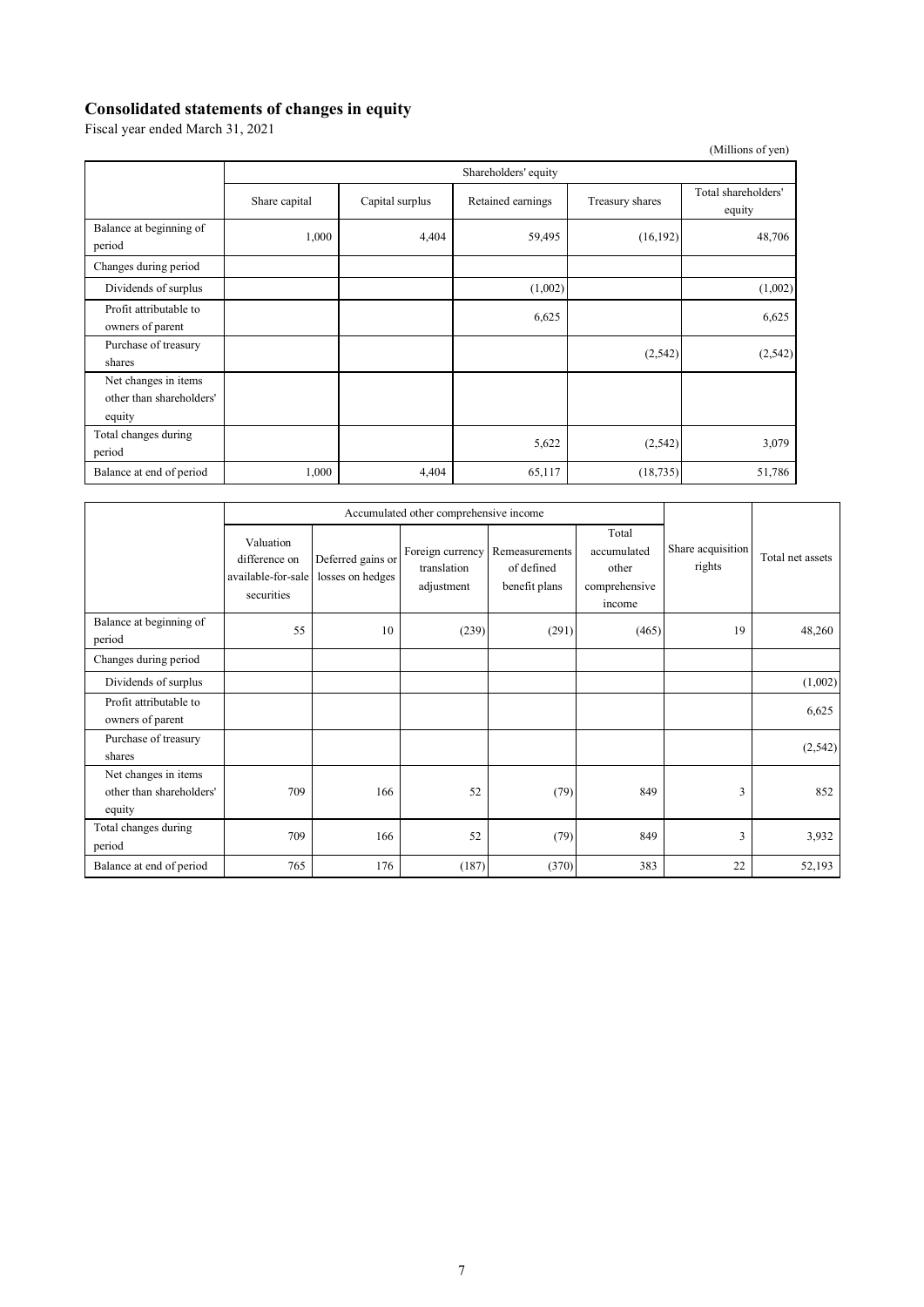### Fiscal year ended March 31, 2022

(Millions of yen)

|                                                            | Shareholders' equity |                 |                   |                 |                               |  |
|------------------------------------------------------------|----------------------|-----------------|-------------------|-----------------|-------------------------------|--|
|                                                            | Share capital        | Capital surplus | Retained earnings | Treasury shares | Total shareholders'<br>equity |  |
| Balance at beginning of<br>period                          | 1,000                | 4,404           | 65,117            | (18, 735)       | 51,786                        |  |
| Changes during period                                      |                      |                 |                   |                 |                               |  |
| Dividends of surplus                                       |                      |                 | (1,391)           |                 | (1, 391)                      |  |
| Profit attributable to<br>owners of parent                 |                      |                 | 9,346             |                 | 9,346                         |  |
| Purchase of treasury<br>shares                             |                      |                 |                   | (4,668)         | (4,668)                       |  |
| Disposal of treasury<br>shares                             |                      | 1,736           |                   | 5,834           | 7,570                         |  |
| Cancellation of treasury<br>shares                         |                      | (5,890)         | (8,193)           | 14,083          | $\overline{\phantom{m}}$      |  |
| Change in scope of<br>equity method                        |                      |                 | 17                |                 | 17                            |  |
| Net changes in items<br>other than shareholders'<br>equity |                      |                 |                   |                 |                               |  |
| Total changes during<br>period                             |                      | (4,154)         | (219)             | 15,249          | 10,875                        |  |
| Balance at end of period                                   | 1,000                | 250             | 64,898            | (3,486)         | 62,662                        |  |

|                                                            | Accumulated other comprehensive income                         |                                       |                           |                                                                |                                                          |                             |                  |
|------------------------------------------------------------|----------------------------------------------------------------|---------------------------------------|---------------------------|----------------------------------------------------------------|----------------------------------------------------------|-----------------------------|------------------|
|                                                            | Valuation<br>difference on<br>available-for-sale<br>securities | Deferred gains or<br>losses on hedges | translation<br>adjustment | Foreign currency Remeasurements<br>of defined<br>benefit plans | Total<br>accumulated<br>other<br>comprehensive<br>income | Share acquisition<br>rights | Total net assets |
| Balance at beginning of<br>period                          | 765                                                            | 176                                   | (187)                     | (370)                                                          | 383                                                      | 22                          | 52,193           |
| Changes during period                                      |                                                                |                                       |                           |                                                                |                                                          |                             |                  |
| Dividends of surplus                                       |                                                                |                                       |                           |                                                                |                                                          |                             | (1,391)          |
| Profit attributable to<br>owners of parent                 |                                                                |                                       |                           |                                                                |                                                          |                             | 9,346            |
| Purchase of treasury<br>shares                             |                                                                |                                       |                           |                                                                |                                                          |                             | (4,668)          |
| Disposal of treasury<br>shares                             |                                                                |                                       |                           |                                                                |                                                          |                             | 7,570            |
| Cancellation of treasury<br>shares                         |                                                                |                                       |                           |                                                                |                                                          |                             |                  |
| Change in scope of<br>equity method                        |                                                                |                                       |                           |                                                                |                                                          |                             | 17               |
| Net changes in items<br>other than shareholders'<br>equity | (160)                                                          | 67                                    | 76                        | 71                                                             | 54                                                       |                             | 54               |
| Total changes during<br>period                             | (160)                                                          | 67                                    | 76                        | 71                                                             | 54                                                       |                             | 10,930           |
| Balance at end of period                                   | 605                                                            | 243                                   | (110)                     | (299)                                                          | 438                                                      | 22                          | 63,123           |